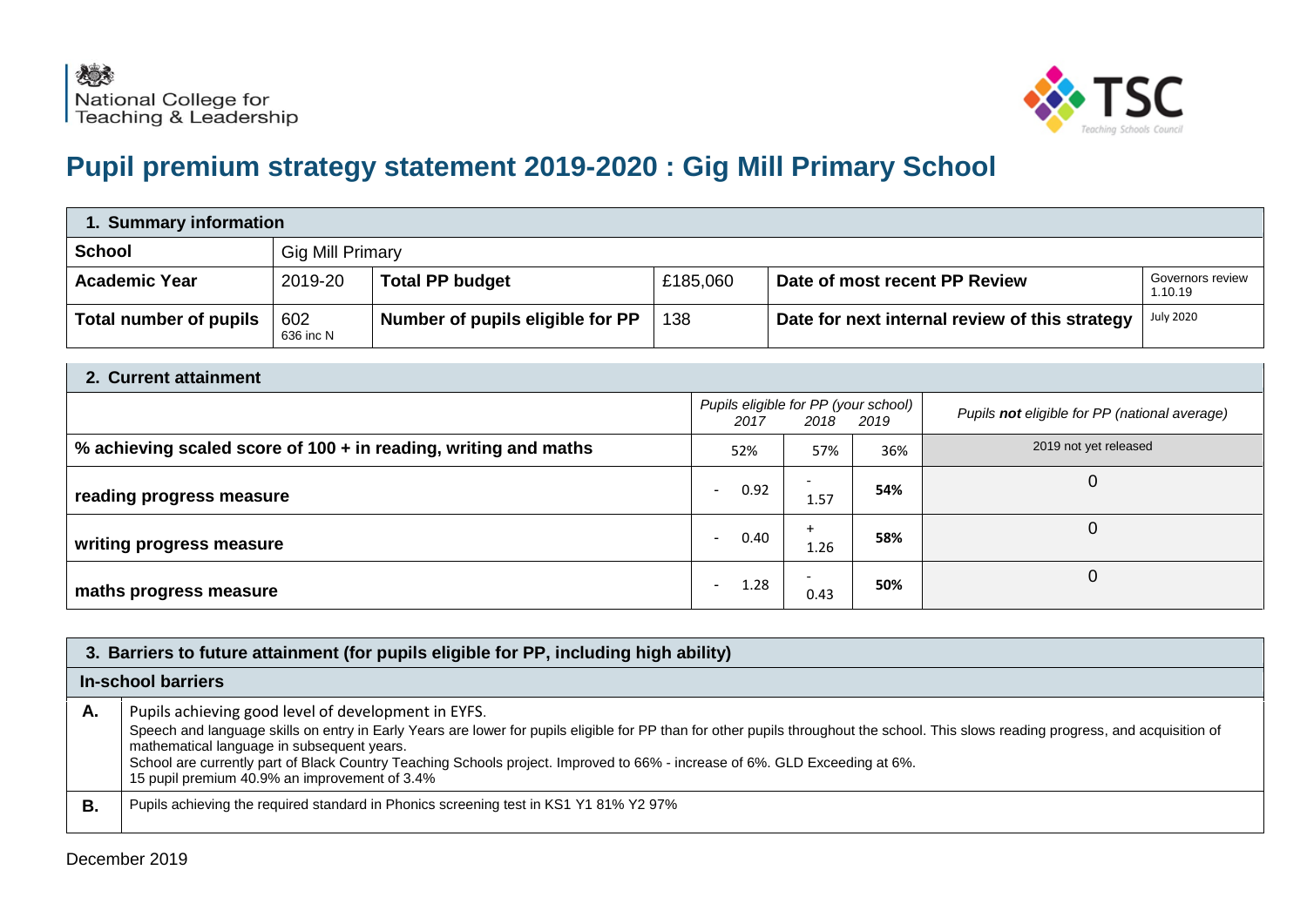| C.        | Fundamental arithmetic and number skills are less well developed for PPG than other pupils, and impacts on pupils reaching expected combined standard in Maths and English<br>(Reading & Writing) at the end of KS1, and potentially in KS2.<br>School are currently part of NCETM Maths Mastery specialist project.                                                                                                                                                                                                                             |                                                                                                                                                                                                                                                                                                                                                                                                                                                                                                                                |  |  |  |  |  |
|-----------|--------------------------------------------------------------------------------------------------------------------------------------------------------------------------------------------------------------------------------------------------------------------------------------------------------------------------------------------------------------------------------------------------------------------------------------------------------------------------------------------------------------------------------------------------|--------------------------------------------------------------------------------------------------------------------------------------------------------------------------------------------------------------------------------------------------------------------------------------------------------------------------------------------------------------------------------------------------------------------------------------------------------------------------------------------------------------------------------|--|--|--|--|--|
| D.        | Pupils reaching expected standard in English (Reading & Writing) and Maths at the end of KS2<br>Middle ability pupils who are eligible for PP are meeting 1/3 or 2/3 of expected standards, but not all three measures in statutory assessment tests outcomes.<br>Pupils achieving Level 2A at KS1 are converting to the new measure of EXS at KS2, though not all pupils eligible to PP meet national expectation of GDS based on prior attainment<br>groups of 'higher prior attainment band'.<br>RWM combined overall 59% PP RWM combined 36% |                                                                                                                                                                                                                                                                                                                                                                                                                                                                                                                                |  |  |  |  |  |
| Е.        | Increased need for pastoral / mental health / self esteem support for individuals<br>Of Year group cohort - 12 /80 receiving additional support                                                                                                                                                                                                                                                                                                                                                                                                  |                                                                                                                                                                                                                                                                                                                                                                                                                                                                                                                                |  |  |  |  |  |
|           | <b>External barriers</b> (issues which also require action outside school, such as low attendance rates)                                                                                                                                                                                                                                                                                                                                                                                                                                         |                                                                                                                                                                                                                                                                                                                                                                                                                                                                                                                                |  |  |  |  |  |
| F         | Whilst attendance rates for pupils eligible for PP have improved significantly over time (from 91.7% to 94.33%), this remains below the target for all children of 96%.<br>This reduces their school hours and causes them to fall behind on average.                                                                                                                                                                                                                                                                                            |                                                                                                                                                                                                                                                                                                                                                                                                                                                                                                                                |  |  |  |  |  |
| G         | Home environment factors where families require Early Intervention / parenting support / budgetary support in order to access support from relevant services eg housing / health /<br>children's centre / children's services.                                                                                                                                                                                                                                                                                                                   |                                                                                                                                                                                                                                                                                                                                                                                                                                                                                                                                |  |  |  |  |  |
|           | 4. Desired outcomes                                                                                                                                                                                                                                                                                                                                                                                                                                                                                                                              |                                                                                                                                                                                                                                                                                                                                                                                                                                                                                                                                |  |  |  |  |  |
|           | Desired outcomes and how they will be measured<br>Success criteria                                                                                                                                                                                                                                                                                                                                                                                                                                                                               |                                                                                                                                                                                                                                                                                                                                                                                                                                                                                                                                |  |  |  |  |  |
| А.        | Improve acquisition of language for pupils eligible for FSM in Reception class.<br>Improve acquisition of mathematical language for FSM in Reception class.                                                                                                                                                                                                                                                                                                                                                                                      | Pupils eligible for FSM in Reception class make rapid progress by the<br>end of the year so that all pupils eligible for PP meet age related<br>expectations, or making accelerated progress towards age related<br>expectations.<br>Aim to achieve good level of development - Increased by 3.4%                                                                                                                                                                                                                              |  |  |  |  |  |
| <b>B.</b> | Improve phonic knowledge and experiences in EYFS and Year 1 to ensure that children meet<br>requirements for phonic screening check in Year 1.81% PP74%<br>Quality first teaching, and targeted interventions in Phonics and Reading if required for pupils eligible for<br>PP Yr2 5/8 62.5% 97% Yr2                                                                                                                                                                                                                                             | Pupils eligible for PP in Year 1 classes make rapid progress by the end of<br>the year so that all pupils eligible for PP and are making accelerated<br>progress towards or meet required standard in Phonics screening test.                                                                                                                                                                                                                                                                                                  |  |  |  |  |  |
| C.        | Improve Pupils reaching expected standard in English (Reading & Writing) and Maths at the end of KS1.<br>Improve arithmetic and number skills for PPG compared to other pupils in EYFS and across KS1 in order<br>to impact on percentage of pupils reaching the expected combined KS1 standard in English (Reading &<br>Writing) and Maths All 70%                                                                                                                                                                                              | Pupils eligible for PP in Reception, Year 1 and Year 2 classes make rapid<br>progress. By the end of the year all pupils eligible for PP make<br>accelerated progress towards to age related expectations with majority<br>achieving the expected standard in KS1 for Reading, Writing and Maths.                                                                                                                                                                                                                              |  |  |  |  |  |
| D.        | Improve percentage of pupils reaching combined expected standard in English (Reading & Writing) and<br>Maths at the end of KS2 35.7%<br>Middle ability pupils who are eligible for PP meet 2/3 or 3/3/ of expected standards.                                                                                                                                                                                                                                                                                                                    | Middle attainers eligible for PP targeted for combined measure across<br>Key Stage 2 in maths, reading and writing. Interventions in any of 3 areas<br>are successful to support improved combined outcomes in KS2.<br>Pupils eligible for PP identified as high ability make as much progress as<br>'other' pupils identified as high ability, across Key Stage 2 in maths,<br>reading and writing. Measured in Y4, 5 and 6 by teacher assessments<br>and successful moderation practices established across the SLP cluster. |  |  |  |  |  |
| Е<br>G    | Access to in school support for pastoral care / mental health / self esteem.<br>Access to Early Intervention / parenting support / through TAFs and swift signposting to relevant services<br>eg housing / health / children's centre / children's services to support children and families.                                                                                                                                                                                                                                                    | Mentorlink, peer mentor and JASS programmes and individual school<br>support for pastoral support are successful in supporting the school's<br>impact on wellbeing and self-esteem.<br>Increased parental engagement through Achievement for All EEF project                                                                                                                                                                                                                                                                   |  |  |  |  |  |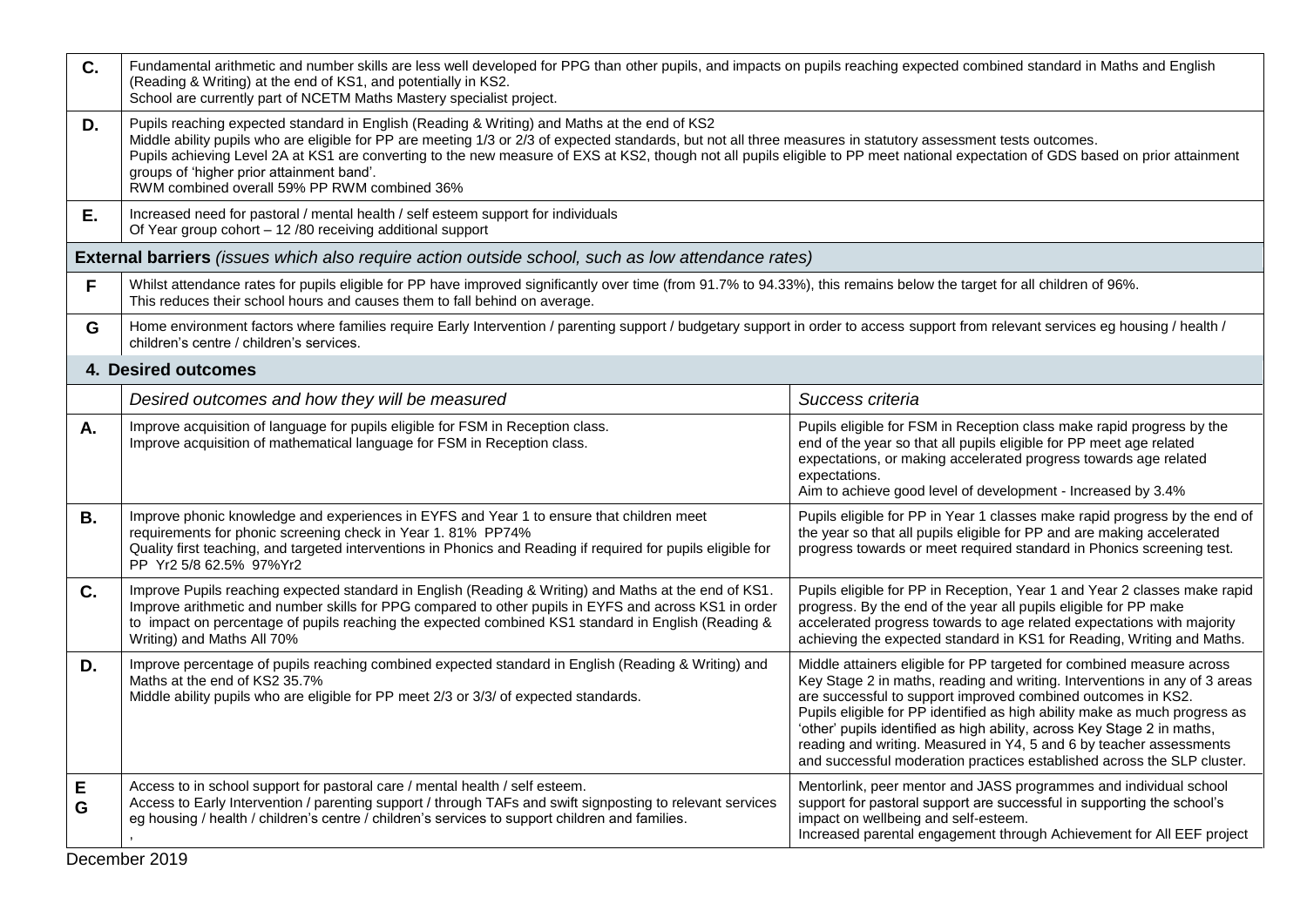|  | Increased attendance rates for pupils eligible for PP.<br>Pupils in Year 4 improve attendance from 94.12% to more than 95%, pupils in Year 5 improve<br>attendance from 93.65% to at least 95%, | Overall PP attendance improves from 94.3 % to 96% and more in line<br>with 'other' pupils nationally.<br>Year 4 attendance improved from 94.12% to 95.72%<br>Year 5 attendance improved from 93.65% to 94% +<br>Reduce the number of persistent absentees among pupils eligible for PP<br>to below 10%.<br>IDSR PA 11.3% reduced to 7.5% |
|--|-------------------------------------------------------------------------------------------------------------------------------------------------------------------------------------------------|------------------------------------------------------------------------------------------------------------------------------------------------------------------------------------------------------------------------------------------------------------------------------------------------------------------------------------------|
|--|-------------------------------------------------------------------------------------------------------------------------------------------------------------------------------------------------|------------------------------------------------------------------------------------------------------------------------------------------------------------------------------------------------------------------------------------------------------------------------------------------------------------------------------------------|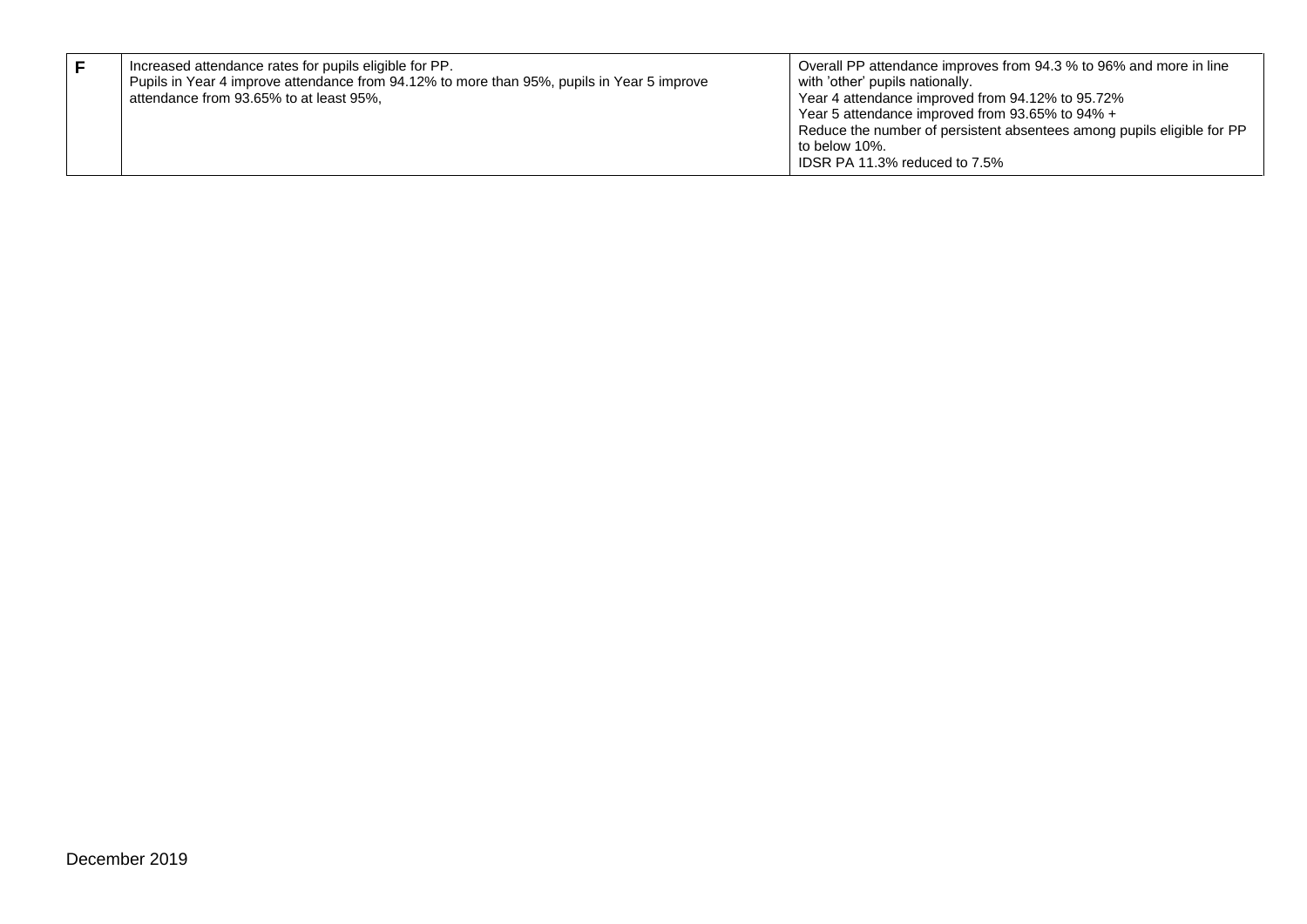## **5. Planned expenditure 2019/20**

The three headings below enable schools to demonstrate how they are using the pupil premium to improve classroom pedagogy, provide targeted support and support whole school strategies.

## **i. Quality of teaching for all**

| <b>Desired outcome</b>                                                                                                                                                                                                        | <b>Staff lead</b><br>Chosen action /<br>When will you<br>What is the evidence and rationale for<br>How will you ensure it is                                                                                                                                                                                                                   |                                                                                                                                                                                                                                                                                                                                                                                                                                                                                                                                                                                                                                                                                                              |                                                                                                                                                                                                                                                            |                                                           |                                                                                     |  |  |  |
|-------------------------------------------------------------------------------------------------------------------------------------------------------------------------------------------------------------------------------|------------------------------------------------------------------------------------------------------------------------------------------------------------------------------------------------------------------------------------------------------------------------------------------------------------------------------------------------|--------------------------------------------------------------------------------------------------------------------------------------------------------------------------------------------------------------------------------------------------------------------------------------------------------------------------------------------------------------------------------------------------------------------------------------------------------------------------------------------------------------------------------------------------------------------------------------------------------------------------------------------------------------------------------------------------------------|------------------------------------------------------------------------------------------------------------------------------------------------------------------------------------------------------------------------------------------------------------|-----------------------------------------------------------|-------------------------------------------------------------------------------------|--|--|--|
|                                                                                                                                                                                                                               | approach                                                                                                                                                                                                                                                                                                                                       | this choice?                                                                                                                                                                                                                                                                                                                                                                                                                                                                                                                                                                                                                                                                                                 | implemented well?                                                                                                                                                                                                                                          |                                                           | review<br>implementation?                                                           |  |  |  |
| Improved attainment in<br>Reading, Writing and<br>Maths                                                                                                                                                                       | <b>Quality first teaching</b><br>Induction of new teaching<br>staff joining Gig Mill.<br>Changes to middle leaders,<br>including new Phase<br>leaders in post.<br><b>Specialist Maths Mastery</b><br>specialist teacher support<br>coaching<br>QLA KS2 Analysis<br>identifies the following<br>areas:<br>Reading / SPAG<br>vocabulary<br>Maths | Consistent approaches across school to<br>ensure that good practice is embedded, and<br>that quality first teaching is in place for all<br>classes.<br><b>EEF</b> research shows that a collaborative<br>approach to learning has a positive impact<br>on standards for low cost. Mixed ability<br>groupings contribute to learning across the<br>curriculum, and develop their strengths as<br>well as learning from more able peers.<br>In order to tackle lower attainment accurate<br>diagnosis of difficulties informs interventions.<br><b>EEF</b> research shows that providing regular<br>personalised feedback to pupils on their next<br>steps provides high impact on learning for a<br>low cost. | INSET and staff meetings to focus on<br>pedagogy across subjects areas - eg<br>mixed ability teaching, questioning<br>Regular and rigorous monitoring -<br>learning walks, book trawls, lesson<br>observations, pupil progress<br>meetings, data scrutiny. | School<br>leaders<br><b>Maths Team</b><br>English<br>Team | Termly<br>Governors school<br>improvement                                           |  |  |  |
| Improved progress for<br>middle attaining pupils,<br>in high prior attainment<br>band.<br>High prior attainment<br>band pupils eligible for<br>PP make good progress<br>across Key Stage 2 in<br><b>Reading Writing Maths</b> | See above<br>Staff training on<br>questioning<br>$\bullet$<br>growth mindset<br>mastery approaches<br>$\bullet$                                                                                                                                                                                                                                | Investing in CPD on pedagogy which will<br>help all pupils.<br>Highly effective teaching has a greater<br>impact on disadvantaged pupils. (Sutton<br>Trust) Many different evidence sources, e.g.<br><b>EEF</b> Toolkit suggest high quality feedback is<br>an effective way to improve attainment, and it<br>is suitable as an approach that we can<br>embed across the school.                                                                                                                                                                                                                                                                                                                             | Use INSET days and staff meetings<br>to deliver training.<br>Lessons from training embedded in<br>school feedback policy.                                                                                                                                  | Deputy Head<br>Assistant<br>Heads                         | Termly<br>Governors school<br>improvement<br>October 2019<br>Jan 2020<br>April 2020 |  |  |  |
| Improved oral language<br>skills in Reception                                                                                                                                                                                 | Staff training on language<br>development and Mastery<br>approaches in Maths.<br>EYFS staff in Nursery and<br>Reception to implement<br>approaches for EYFS<br>pupils.                                                                                                                                                                         |                                                                                                                                                                                                                                                                                                                                                                                                                                                                                                                                                                                                                                                                                                              | CPD selected using evidence of<br>effectiveness.<br>Peer observation of attendees'<br>classes during and after the course,<br>to embed learning (no assessment).<br>Use INSET days to disseminate to<br>other EYFS staff.                                  | <b>EYFS</b> lead<br>Maths lead                            | September 2019<br>onwards                                                           |  |  |  |
| <b>Total budgeted cost</b>                                                                                                                                                                                                    |                                                                                                                                                                                                                                                                                                                                                |                                                                                                                                                                                                                                                                                                                                                                                                                                                                                                                                                                                                                                                                                                              |                                                                                                                                                                                                                                                            |                                                           |                                                                                     |  |  |  |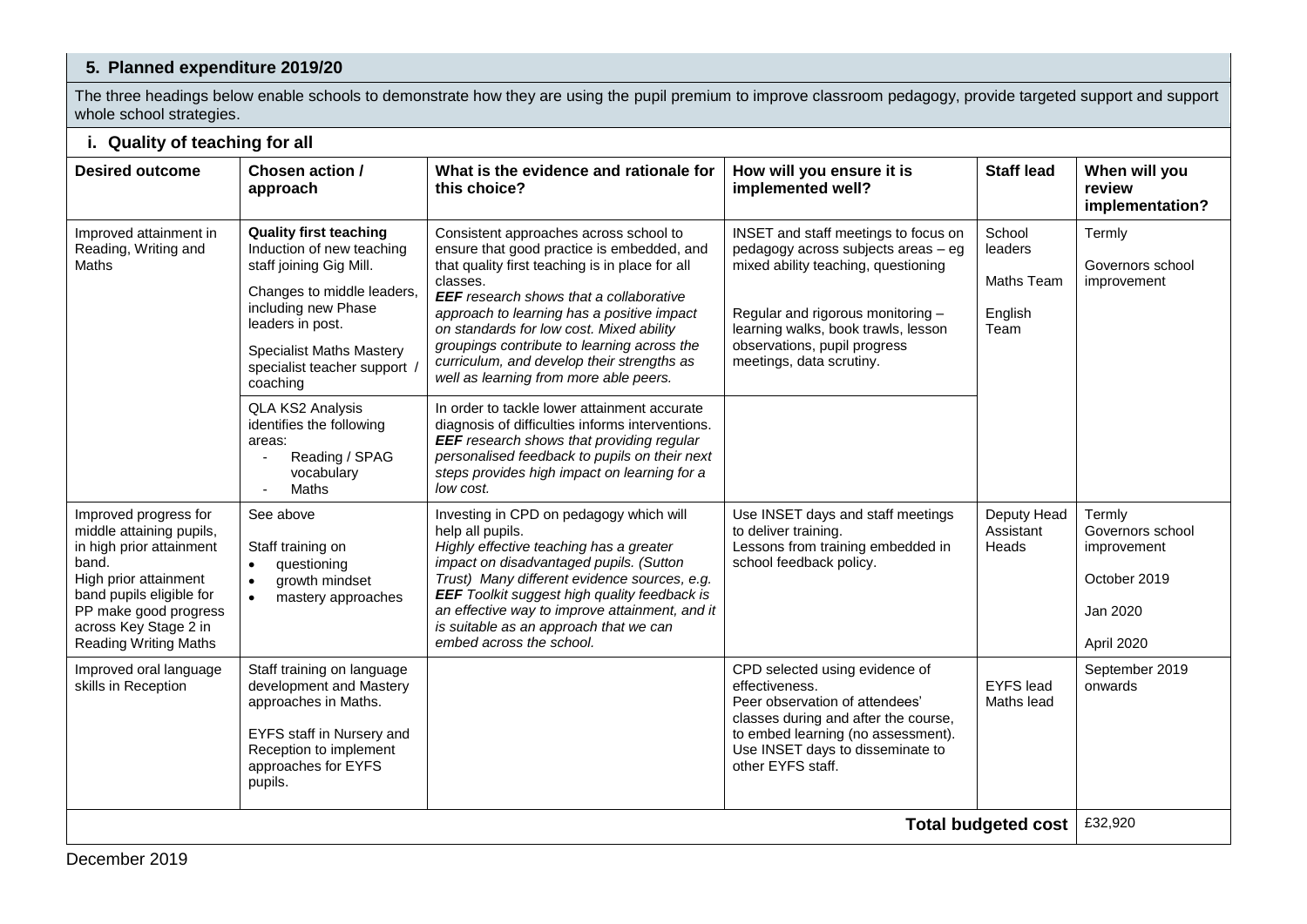| ii. Targeted support                                                                                                                                              |                                                                                                                                                                         |                                                                                                                                                                                                                                                                           |                                                                                                                                                                                          |                                                                  |                                            |  |  |
|-------------------------------------------------------------------------------------------------------------------------------------------------------------------|-------------------------------------------------------------------------------------------------------------------------------------------------------------------------|---------------------------------------------------------------------------------------------------------------------------------------------------------------------------------------------------------------------------------------------------------------------------|------------------------------------------------------------------------------------------------------------------------------------------------------------------------------------------|------------------------------------------------------------------|--------------------------------------------|--|--|
| <b>Desired outcome</b><br><b>Chosen</b><br>action/approach                                                                                                        |                                                                                                                                                                         | What is the evidence and rationale<br>for this choice?                                                                                                                                                                                                                    | How will you ensure it is<br>implemented well?                                                                                                                                           | <b>Staff lead</b>                                                | When will you<br>review<br>implementation? |  |  |
| Pupils access a range of<br>pastoral, family, and<br>academic support as<br>required.                                                                             | Key pupil premium posts in<br>school<br><b>Assistant Head</b><br>Attendance<br>Family pastoral support                                                                  | Successful whole school approaches, high<br>expectations and strong leadership is<br>impacting on pupil premium progress over<br>time.<br>EEF & Sutton Trust evidence.                                                                                                    | Impact on pupils regularly monitored<br>through school improvement plan<br>priority, leadership activities,<br>governors committee.                                                      | Head<br>Inclusion<br>leader<br>Pastoral lead                     | Half termly                                |  |  |
| Improved attendance<br>and punctuality of PP<br>pupils                                                                                                            | First day response<br>Weekly attendance<br>monitoring followed up by<br>appropriate actions - letter,<br>phone calls, meetings,<br>referral to EIS.<br>Liaison with EIS | Research shows that poor attendance and<br>punctuality and or punctuality has a<br>significant negative impact on a child's<br>chances of succeeding at school.<br>Good attendance will ensure that a child has<br>every opportunity to achieve.                          | Revised attendance policy with advice<br>from EIS. Weekly attendance<br>monitoring.<br>Tracking of individual children.<br>Triggers for phone calls / letters /<br>meetings from school. | Head<br>Assistant<br>Head<br>Attendance<br>& Parental<br>liaison | Weekly<br>Monthly<br>Half termly           |  |  |
| Improved attainment in<br>reading                                                                                                                                 | Research based targeted<br>interventions<br>ECAR: daily<br>FFT: 3 times weekly<br>BRP: 3 times weekly                                                                   | 1:1 instruction is one of the most effective<br>interventions for struggling readers.<br>Daily readers: school programme                                                                                                                                                  | Trained and experienced TAs and<br>teacher deliver time limited<br>programmes.                                                                                                           | Inclusion<br>leader<br><b>ECAR</b><br>teacher                    | Half termly                                |  |  |
| <b>Total budgeted cost</b>                                                                                                                                        |                                                                                                                                                                         |                                                                                                                                                                                                                                                                           |                                                                                                                                                                                          |                                                                  |                                            |  |  |
| iii. Other approaches                                                                                                                                             |                                                                                                                                                                         |                                                                                                                                                                                                                                                                           |                                                                                                                                                                                          |                                                                  |                                            |  |  |
| <b>Desired outcome</b>                                                                                                                                            | <b>Chosen</b><br>action/approach                                                                                                                                        | What is the evidence and rationale<br>for this choice?                                                                                                                                                                                                                    | How will you ensure it is<br>implemented well?                                                                                                                                           | <b>Staff lead</b>                                                | When will you<br>review<br>implementation? |  |  |
| Improved attainment in<br>Reading and Maths<br>Increased parental<br>engagement.                                                                                  | Letterbox programme for<br>pupils eligible for PPG in<br>Years 1-6<br>£125 per pupil                                                                                    | Engaging parents in their child's learning by<br>providing quality reading and Maths<br>resources. Many of children surveyed did not<br>have a range of books to read at home.<br>Monthly for 6 months of the year - May to<br>October, with children receiving 12 books. | Continuing initiative.<br>Parents collection days.<br>Ongoing analysis including<br>questionnaires, pupil interviews and<br>surveys.                                                     | Assistant<br>Head                                                | November 2019                              |  |  |
| Mentorlink, peer mentor<br>and JASS programmes<br>for pastoral support are<br>successful in supporting<br>the school's impact on<br>wellbeing and<br>self-esteem. | Weekly individual or small<br>group sessions with an<br>experienced teacher or<br>teaching assistant, in<br>addition to standard<br>lessons.                            | Small group interventions with highly<br>qualified staff have been shown to be<br>effective, as discussed in reliable evidence<br>sources such as Visible Learning by John<br>Hattie and the EEF Toolkit.                                                                 | Programmes selected using evidence<br>of effectiveness through sharing good<br>practice across local networks.                                                                           | Assistant<br>Head<br><b>HLTA</b> team                            |                                            |  |  |

December 2019